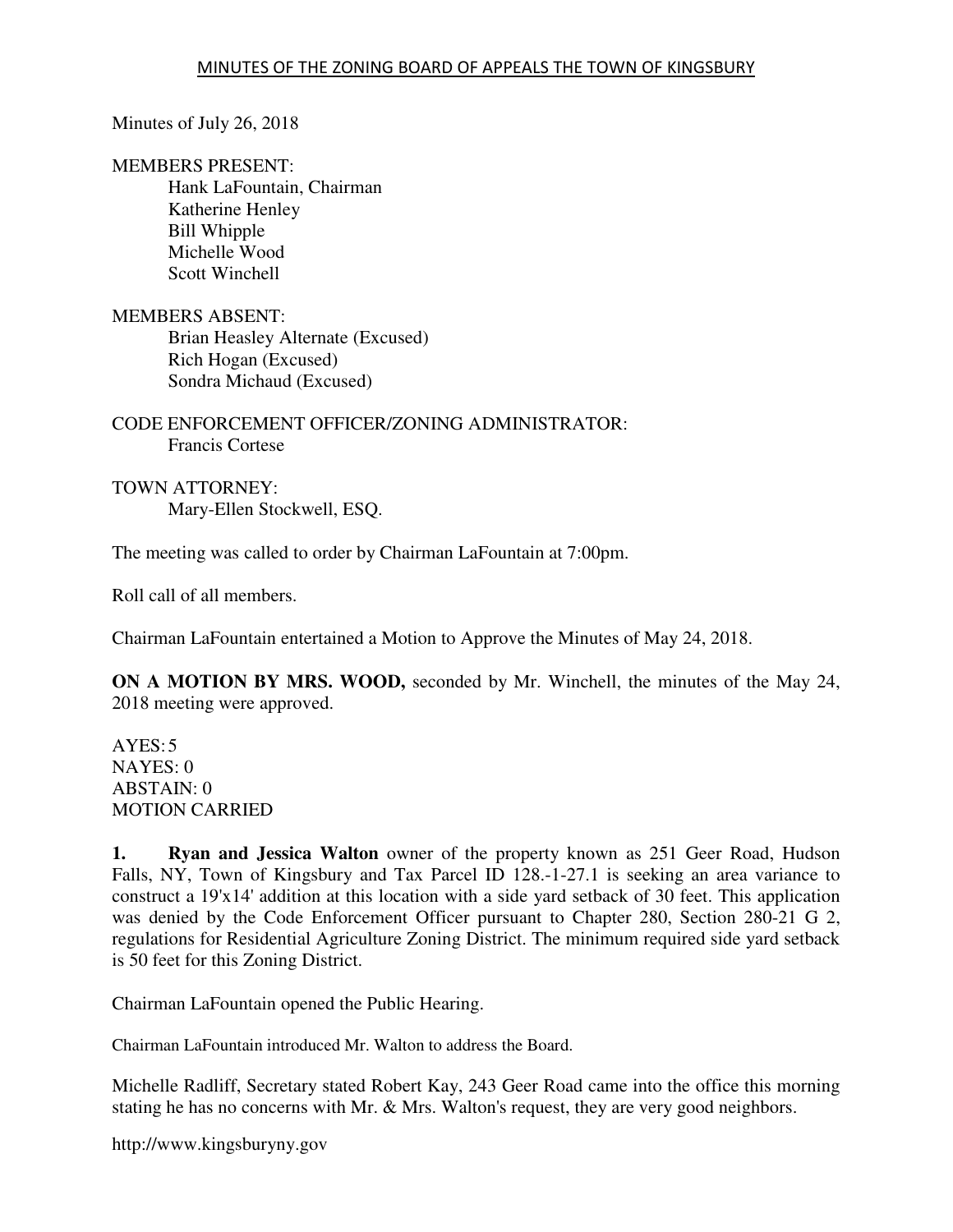## MINUTES OF THE ZONING BOARD OF APPEALS THE TOWN OF KINGSBURY

Zoning Board of Appeals July 26, 2018 Page 2 of 4

Mr. Walton stated they would like to add a 19 x 14 foot bedroom for their daughter on the south side of their home. The addition would run parallel with the property line. The house is currently 30 feet from the back property line. The corn field behind the Walton's home is owned by Peckham's Materials. Mr. Walton stated he is asking for 20 feet of relief to build the addition.

Mr. Walton stated the property is 170' x165'. When the house was built it was already nonconforming in the zoning district.

Mr. Winchell questioned if the septic system was working properly.

Mr. Walton stated they will have to move the septic tank so that it meets codes. The code states all septic system is to be 10 feet from the foundation. He has already talked to Chris Bell from IBS Septic and Drain Service. They are hoping to be able put in a new septic tank and hook into the lines that are there. Mr. Walton stated the septic tank will be moved four feet from where it is located now.

Discussion ensued among the Board with questions addressed by the Applicant.

There being no comments from the public, Chairman LaFountain closed the public hearing.

The Board then reviewed the proposed Resolution.

## **ZONING BOARD OF APPEALS OF THE TOWN OF KINGSBURY COUNTY OF WASHINGTON, STATE OF NEW YORK**

Resolution No. 1 of 1 July 2018 Adopted July 26, 2018

Introduced by **SCOTT WINCHELL** who moved its adoption

Seconded by **KATHERINE HENLEY**

# **RESOLUTION APPROVING AREA VARIANCE REQUEST OF RYAN AND JESSICA WALTON**

**WHEREAS**, pursuant to the Chapter 280 of the Code of the Town of Kingsbury, the Town of Kingsbury Zoning Board of Appeals (hereafter the "ZBA") is authorized and empowered issue variances in accordance with said Zoning Ordinance and Section 267 (now 267-b) of the Town Law;

http://www.kingsburyny.gov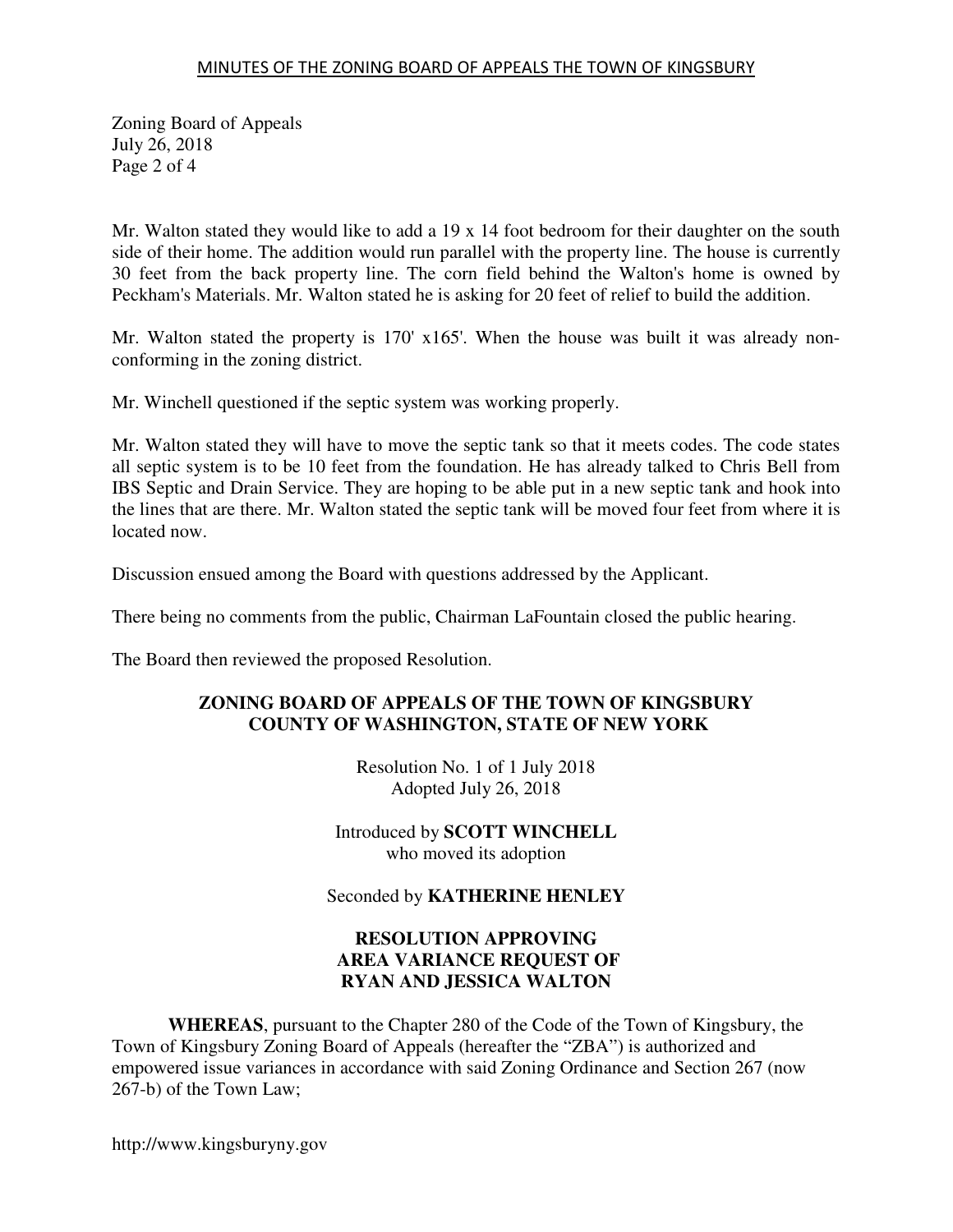Zoning Board of Appeals July 26, 2018 Page 3 of 4

**WHEREAS,** Ryan and Jessica Walton (hereafter the "Applicant"), has requested an area variance for twenty (20) feet of relief from the fifty (50) foot side yard setback requirement to construct an addition on their home located at 251 Geer Road, identified as Tax Map Number 128.-1-27; and

**WHEREAS**, the Applicants request requires a variance from the side yard setback requirements found in Section 280-22 G 2 of the Code of the Town of Kingsbury; and

**WHEREAS**, in accordance with the State Environmental Quality Review Act (hereafter "SEQRA"), the requested variance is a Type II action; and

**WHEREAS**, a public hearing was duly held on the requested variance at which time the Applicant and members of the public were entitled to comment on the requested variance; and

**WHEREAS**, the ZBA has reviewed the Application and supporting materials, and has taken into consideration the comments from the public, and has reviewed the criteria found in Town Law Section 267-b.

# **NOW THEREFORE BE IT RESOLVED**:

 Section 1. Considering the area variance requirements , in considering the benefit to the applicant if the variance is granted, as weighed against the detriment to the health, safety and welfare of the neighborhood or community by such grant, while noting that the ZBA must grant the minimum variance that it shall deem necessary and adequate and at the same time preserve and protect the character of the neighborhood and the health, safety and welfare of the community, the ZBA hereby **APPROVES** the application and finds the following:

(a) Will an undesirable change be produced in the character of the neighborhood or will a detriment to nearby properties be created by the granting of the area variance?

No, an undesirable change will not be produced. The neighbors don't have any concerns with the request.

(b) Can the benefit sought by the applicant be achieved by some method, feasible for the applicant to pursue, other than through an area variance?

No, it will make the house more functional for the family.

(c) Is the requested area variance substantial?